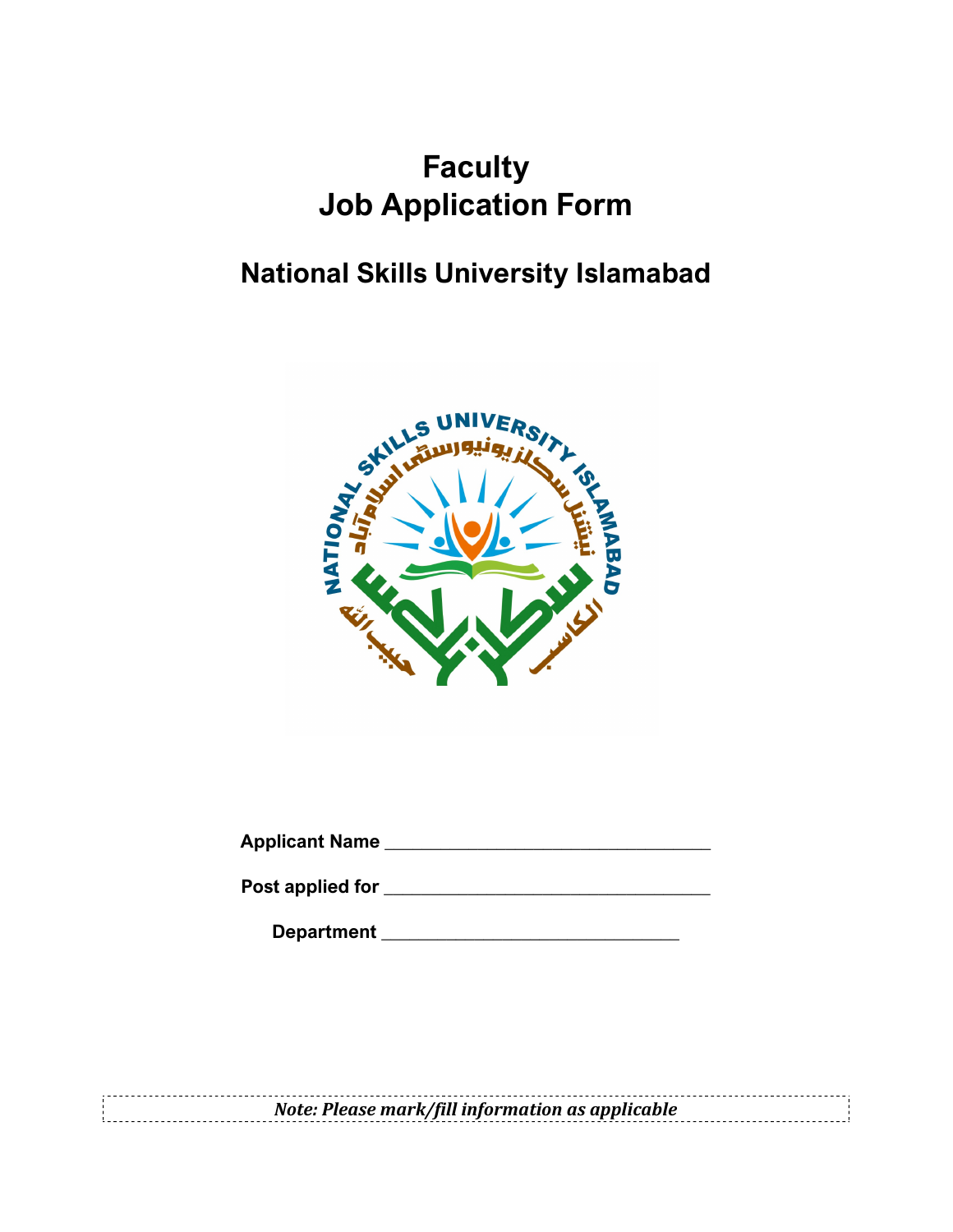| <b>Personal Information</b><br>Name   |             |                          |                                                                                                    |  | Affix a recent<br>Photograph<br>(passport size) |  |
|---------------------------------------|-------------|--------------------------|----------------------------------------------------------------------------------------------------|--|-------------------------------------------------|--|
| Father's Name                         |             |                          |                                                                                                    |  |                                                 |  |
| Gender                                | <b>MALE</b> |                          | <b>FEMALEE</b>                                                                                     |  |                                                 |  |
| <b>Participation</b><br>Date of Birth |             |                          | $\rm{Age*}$   ______ Years, ______ Month(s) & ______ day(s)<br>Last Date of Application Submission |  |                                                 |  |
| CNIC No. (copy may also be attached)  |             | $\overline{\phantom{a}}$ |                                                                                                    |  |                                                 |  |
| <b>Marital Status</b>                 |             |                          | <b>Blood Group</b>                                                                                 |  |                                                 |  |
| Nationality                           |             |                          | Domicile<br>(copy may also be attached)                                                            |  |                                                 |  |
| <b>Highest Qualification</b>          |             |                          | Passing Year                                                                                       |  |                                                 |  |
| PEC Reg. No. (if applicable)          |             |                          | NTC Number                                                                                         |  |                                                 |  |
| Present/Postal Address                |             |                          |                                                                                                    |  |                                                 |  |
| <b>Permanent Address</b>              |             |                          |                                                                                                    |  |                                                 |  |
| Mobile No.                            |             |                          |                                                                                                    |  |                                                 |  |

Phone No. (Residence)

E-mail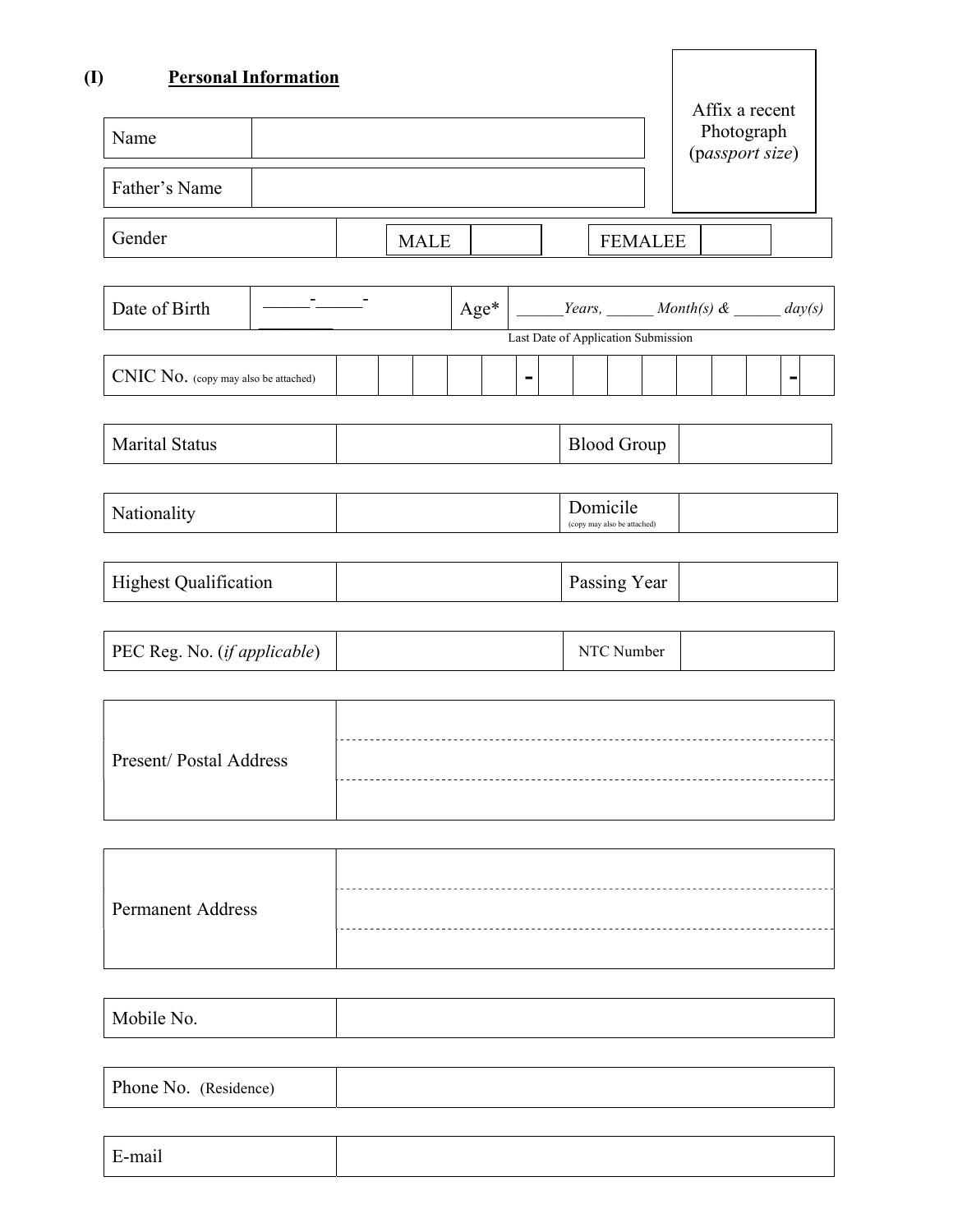### (II) Academic Background, Professional Training & Extra/ Co-curricular Activities

| Degree/<br>Certificate |             | <b>Session</b> | Year of<br>Award | Field/<br><b>Subject</b> | University/Institute/<br><b>Board</b> |         |          | <b>Marks Detail</b> | Grade/<br>Division/ |
|------------------------|-------------|----------------|------------------|--------------------------|---------------------------------------|---------|----------|---------------------|---------------------|
| held                   | <b>FROM</b> | TO             |                  |                          | <b>Institution Name</b>               | Country | Obtained | Total               | <b>CGPA</b>         |
|                        |             |                |                  |                          |                                       |         |          |                     |                     |
|                        |             |                |                  |                          |                                       |         |          |                     |                     |
|                        |             |                |                  |                          |                                       |         |          |                     |                     |
|                        |             |                |                  |                          |                                       |         |          |                     |                     |
|                        |             |                |                  |                          |                                       |         |          |                     |                     |
|                        |             |                |                  |                          |                                       |         |          |                     |                     |
|                        |             |                |                  |                          |                                       |         |          |                     |                     |
|                        |             |                |                  |                          |                                       |         |          |                     |                     |
|                        |             |                |                  |                          |                                       |         |          |                     |                     |
|                        |             |                |                  |                          |                                       |         |          |                     |                     |
|                        |             |                |                  |                          |                                       |         |          |                     |                     |
|                        |             |                |                  |                          |                                       |         |          |                     |                     |

(a) Academic Background (Please start from highest qualification and go in descending order)

### (b) Professional Training (Please start from most recent training and go in descending order)

| <b>Title</b> | Diploma/Certificate | <b>Field of study</b> | <b>Institution</b> | Grade if<br>any |
|--------------|---------------------|-----------------------|--------------------|-----------------|
|              |                     |                       |                    |                 |
|              |                     |                       |                    |                 |
|              |                     |                       |                    |                 |
|              |                     |                       |                    |                 |

## (c) Extra/Co-curricular Activities/Hobbies/Interests (if any)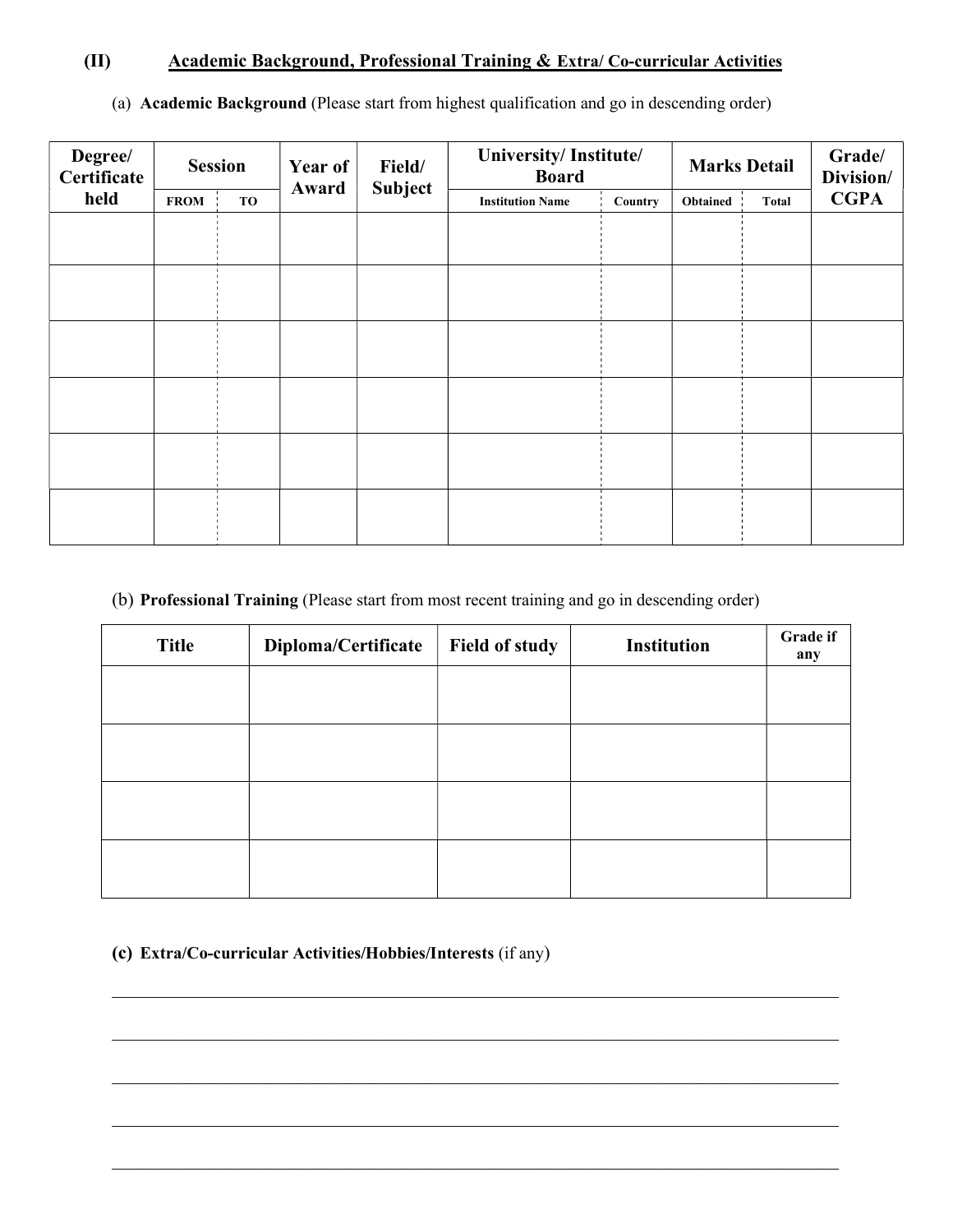# (III) Employment History (Please start from your recent job and go in descending order)

# (a) Teaching

| Name of      |                    | <b>Duration Time</b><br>Pay |                    |              |                       |           |
|--------------|--------------------|-----------------------------|--------------------|--------------|-----------------------|-----------|
| Organization | <b>Designation</b> | <b>Scale</b>                | <b>Job Profile</b> | <b>Dates</b> |                       | Period    |
|              |                    |                             |                    | From         | To                    | YY-MM-DD  |
|              |                    |                             |                    |              |                       |           |
|              |                    |                             |                    |              |                       |           |
|              |                    |                             |                    |              |                       |           |
|              |                    |                             |                    |              |                       |           |
|              | <b>Total</b>       |                             |                    |              | $YY, \_\_\_$ MM, $\_$ | <b>DD</b> |

# (b) Industrial  $(if any)$

| Name of      |                    |              |                    |              |     | <b>Duration Time</b> |
|--------------|--------------------|--------------|--------------------|--------------|-----|----------------------|
| Organization | <b>Designation</b> | <b>Scale</b> | <b>Job Profile</b> | <b>Dates</b> |     | Period               |
|              |                    |              |                    | From         | To  | YY-MM-DD             |
|              |                    |              |                    |              |     |                      |
|              |                    |              |                    |              |     |                      |
|              |                    |              |                    |              |     |                      |
|              |                    |              |                    |              |     |                      |
|              | <b>Total</b>       |              |                    |              | YY, | MM,<br><b>DD</b>     |

| <b>Total Experience</b>   | <b>Years</b>   <b>Months</b> | <b>Davs</b> |
|---------------------------|------------------------------|-------------|
| (Teaching $&$ Industrial) |                              |             |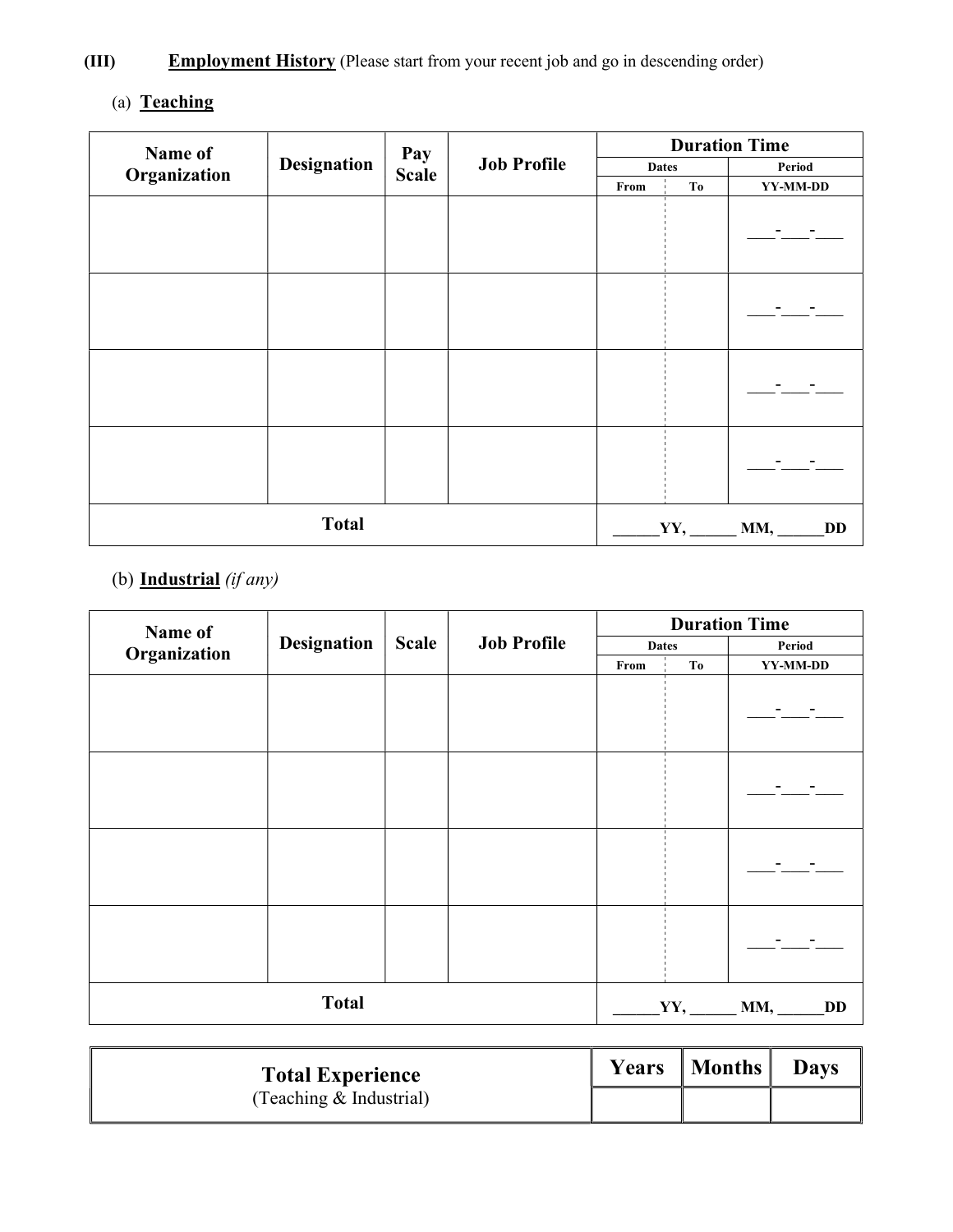### (IV) Research Publications

(Must include name of journal; year/volume of publication; page numbers; author(s); title)

| Sr.<br># | <b>Title of</b><br><b>Publication</b> | <b>Complete Name of</b><br><b>Journal and Address</b> | Vol.<br>No. | Page<br>No. | Year | <b>HEC</b><br>approved<br>Category | Impact<br>Factor |
|----------|---------------------------------------|-------------------------------------------------------|-------------|-------------|------|------------------------------------|------------------|
| 1.       |                                       |                                                       |             |             |      |                                    |                  |
| 2.       |                                       |                                                       |             |             |      |                                    |                  |
| 3.       |                                       |                                                       |             |             |      |                                    |                  |
| 4.       |                                       |                                                       |             |             |      |                                    |                  |

### (a) National/ International Journal Papers (Attach additional sheet if required)

## (b) National/ International Conference Papers (Attach additional sheet if required)

| Sr.<br>$\#$ | <b>Title of Publication</b> | Conference | Year | Venue |
|-------------|-----------------------------|------------|------|-------|
| 1.          |                             |            |      |       |
| 2.          |                             |            |      |       |
| 3.          |                             |            |      |       |
| 4.          |                             |            |      |       |

#### (c) Book/ Book Chapter Written (if any) – Attach additional sheet if required

| Sr.<br>#        | <b>Title</b> | <b>Subject/Description</b> | <b>Publisher</b> (if any) |
|-----------------|--------------|----------------------------|---------------------------|
| 1.              |              |                            |                           |
| ⌒<br><u>.</u>   |              |                            |                           |
| $\bigcap$<br>3. |              |                            |                           |

### (d)  $Lab Manual (if any)$

| Sr.<br># | <b>Title/Topic</b> | <b>Subject/Description</b> | <b>Publisher</b> (if any) |
|----------|--------------------|----------------------------|---------------------------|
| 1.       |                    |                            |                           |
| ◠<br>۷.  |                    |                            |                           |
| 3.       |                    |                            |                           |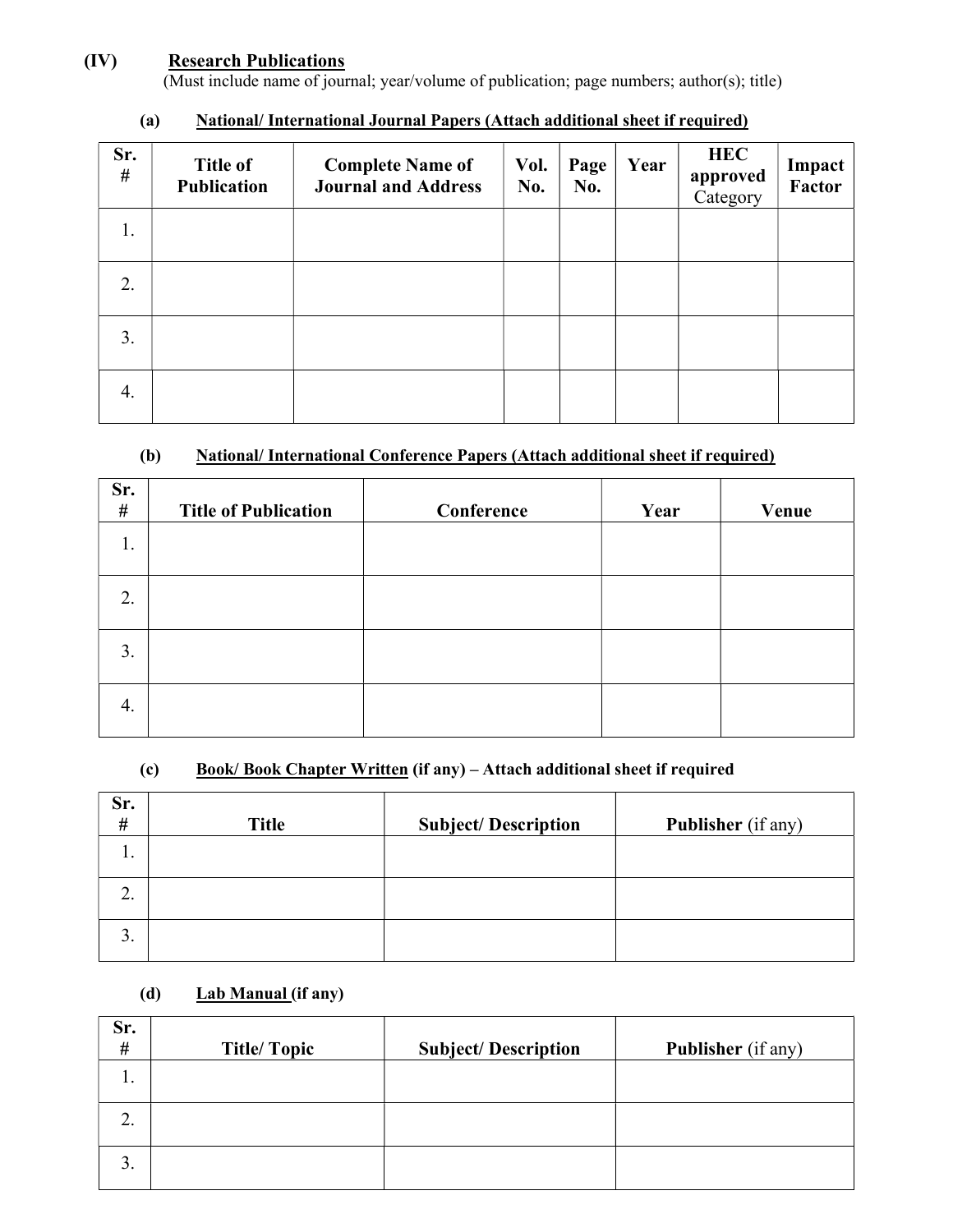### (V) Reference: - Provide Two Academic/Professional References

| Reference No: 1. Name                                                                                                             | Position |
|-----------------------------------------------------------------------------------------------------------------------------------|----------|
| Address<br><u> 1989 - An Aonaichte ann an Cathair ann an Càranachd ann an Càranachd ann an Càranachd ann an Càranachd ann an </u> |          |
|                                                                                                                                   | Phone No |
| Email                                                                                                                             |          |
| Reference No: 2. Name                                                                                                             | Position |
| Address                                                                                                                           |          |
|                                                                                                                                   | Phone No |
| Email                                                                                                                             |          |

By signing below and submitting this application form I, -----------------------------------------------, confirm that the information I have provided is accurate to the best of my knowledge and that I authorize you to contact the references provided above for further information.

Date\_\_\_\_\_\_\_\_\_\_\_\_\_\_\_\_ Signature of the Applicant